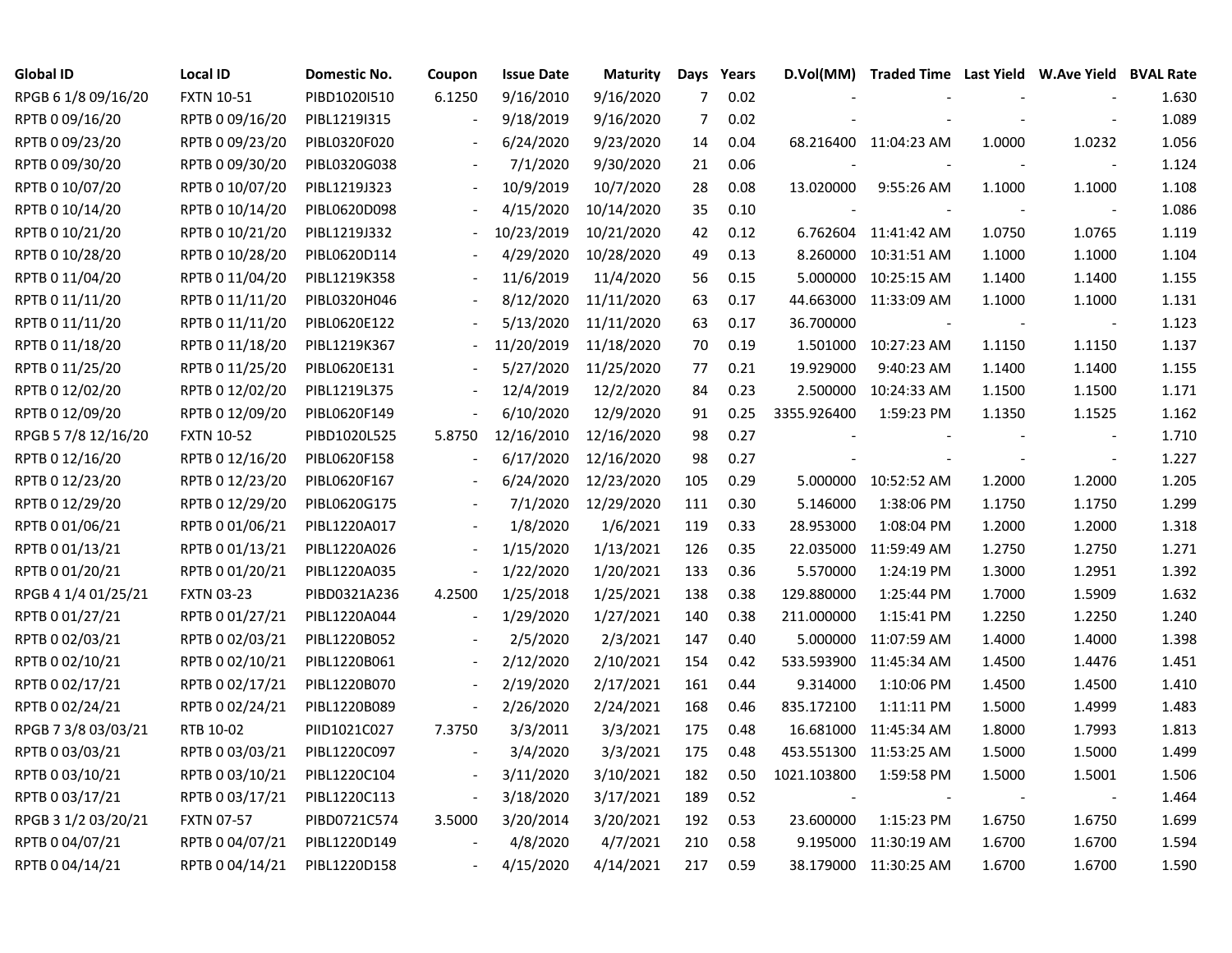| <b>Global ID</b>     | <b>Local ID</b>   | <b>Domestic No.</b> | Coupon                   | <b>Issue Date</b>     | <b>Maturity</b> | Days | Years | D.Vol(MM)  | Traded Time Last Yield W.Ave Yield BVAL Rate |        |                          |       |
|----------------------|-------------------|---------------------|--------------------------|-----------------------|-----------------|------|-------|------------|----------------------------------------------|--------|--------------------------|-------|
| RPTB 0 04/21/21      | RPTB 0 04/21/21   | PIBL1220D167        |                          | 4/22/2020             | 4/21/2021       | 224  | 0.61  | 58.441510  | 1:28:17 PM                                   | 1.6300 | 1.6304                   | 1.656 |
| RPGB 6 1/2 04/28/21  | <b>FXTN 10-53</b> | PIBD1021D531        | 6.5000                   | 4/28/2011             | 4/28/2021       | 231  | 0.63  |            |                                              |        | $\sim$                   | 1.873 |
| RPTB 0 04/28/21      | RPTB 0 04/28/21   | PIBL1220D176        |                          | 4/29/2020             | 4/28/2021       | 231  | 0.63  |            |                                              |        | $\overline{\phantom{a}}$ | 1.671 |
| RPTB 0 05/05/21      | RPTB 0 05/05/21   | PIBL1220E184        |                          | 5/6/2020              | 5/5/2021        | 238  | 0.65  |            | 19.624000 11:00:22 AM                        | 1.6810 | 1.6804                   | 1.738 |
| RPTB 0 05/12/21      | RPTB 0 05/12/21   | PIBL1220E193        |                          | 5/13/2020             | 5/12/2021       | 245  | 0.67  |            |                                              |        | $\overline{\phantom{a}}$ | 1.750 |
| RPTB 0 05/19/21      | RPTB 0 05/19/21   | PIBL1220E200        | $\overline{\phantom{a}}$ | 5/20/2020             | 5/19/2021       | 252  | 0.69  |            |                                              |        | $\overline{\phantom{a}}$ | 1.682 |
| RPTB 0 05/26/21      | RPTB 0 05/26/21   | PIBL1220E219        | $\overline{\phantom{a}}$ | 5/27/2020             | 5/26/2021       | 259  | 0.71  | 4.211000   | 1:33:03 PM                                   | 1.7500 | 1.7000                   | 1.680 |
| RPTB 0 06/02/21      | RPTB 0 06/02/21   | PIBL1220F227        |                          | 6/3/2020              | 6/2/2021        | 266  | 0.73  |            |                                              |        |                          | 1.750 |
| RPTB 0 06/09/21      | RPTB 0 06/09/21   | PIBL1220F236        | $\overline{\phantom{a}}$ | 6/10/2020             | 6/9/2021        | 273  | 0.75  |            | 1.515000 11:58:31 AM                         | 1.7000 | 1.7000                   | 1.755 |
| RPGB 4 7/8 06/13/21  | RTB 03-09         | PIID0321F092        | 4.8750                   | 6/13/2018             | 6/13/2021       | 277  | 0.76  | 50.762530  | 1:22:53 PM                                   | 1.8150 | 1.7548                   | 1.845 |
| RPTB 0 06/16/21      | RPTB 0 06/16/21   | PIBL1220F245        | $\blacksquare$           | 6/17/2020             | 6/16/2021       | 280  | 0.77  |            | 8.341000 11:10:32 AM                         | 1.7000 | 1.7025                   | 1.763 |
| RPTB 0 06/23/21      | RPTB 0 06/23/21   | PIBL1220F254        | $\overline{\phantom{a}}$ | 6/24/2020             | 6/23/2021       | 287  | 0.79  |            | 9.000000 11:07:23 AM                         | 1.7250 | 1.7250                   | 1.760 |
| RPTB 0 06/30/21      | RPTB 0 06/30/21   | PIBL1220G262        |                          | 7/1/2020              | 6/30/2021       | 294  | 0.81  | 143.590000 | 9:58:11 AM                                   | 1.7650 | 1.7650                   | 1.775 |
| RPTB 0 07/07/21      | RPTB 0 07/07/21   | PIBL1220G271        |                          | 7/8/2020              | 7/7/2021        | 301  | 0.82  | 10.606000  | 1:22:57 PM                                   | 1.7500 | 1.7500                   | 1.785 |
| RPTB 0 07/14/21      | RPTB 0 07/14/21   | PIBL1220G280        |                          | 7/15/2020             | 7/14/2021       | 308  | 0.84  |            | 158.360000 11:38:56 AM                       | 1.7500 | 1.8235                   | 1.836 |
| RPTB 0 07/21/21      | RPTB 0 07/21/21   | PIBL1220G299        |                          | 7/22/2020             | 7/21/2021       | 315  | 0.86  |            |                                              |        |                          | 1.773 |
| RPTB 0 07/28/21      | RPTB 0 07/28/21   | PIBL1220G306        |                          | 7/29/2020             | 7/28/2021       | 322  | 0.88  |            |                                              |        |                          | 1.784 |
| RPTB 0 08/04/21      | RPTB 0 08/04/21   | PIBL1220H314        |                          | 8/5/2020              | 8/4/2021        | 329  | 0.90  |            |                                              |        |                          | 1.799 |
| RPTB 0 08/11/21      | RPTB 0 08/11/21   | PIBL1220H323        | $\overline{\phantom{a}}$ | 8/12/2020             | 8/11/2021       | 336  | 0.92  |            |                                              |        | $\overline{\phantom{a}}$ | 1.790 |
| RPTB 0 08/18/21      | RPTB 0 08/18/21   | PIBL1220H332        | $\blacksquare$           | 8/19/2020             | 8/18/2021       | 343  | 0.94  |            | 16.500000 11:14:34 AM                        | 1.7750 | 1.7750                   | 1.898 |
| RPTB 0 08/25/21      | RPTB 0 08/25/21   | PIBL1220H341        |                          | 8/26/2020             | 8/25/2021       | 350  | 0.96  | 1.000000   | 10:11:34 AM                                  | 1.7850 | 1.7850                   | 1.779 |
| RPTB 0 09/01/21      | RPTB 0 09/01/21   | PIBL1220I359        |                          | 9/2/2020              | 9/1/2021        | 357  | 0.98  | 35.486000  | 1:12:18 PM                                   | 1.7900 | 1.7904                   | 1.773 |
| RPTB 0 09/08/21      | RPTB 0 09/08/21   | PIBL1220I368        | $\blacksquare$           | 9/9/2020              | 9/8/2021        | 364  | 1.00  | 869.153000 | 1:57:32 PM                                   | 1.7950 | 1.7892                   | 1.805 |
| RPGB 5 3/4 10/20/21  | RTB 10-03         | PIID1021J039        | 5.7500                   | 10/20/2011            | 10/20/2021      | 406  | 1.11  |            |                                              |        | $\overline{\phantom{a}}$ | 2.026 |
| RPGB 5 3/4 11/24/21  | <b>FXTN 10-55</b> | PIBD1021K551        | 5.7500                   | 11/24/2011 11/24/2021 |                 | 441  | 1.21  |            |                                              |        | $\sim$                   | 2.045 |
| RPGB 6 3/8 01/19/22  | <b>FXTN 10-54</b> | PIBD1022G545        | 6.3750                   | 7/19/2011             | 1/19/2022       | 497  | 1.36  |            | 45.000000 11:48:09 AM                        | 2.0000 | 2.0000                   | 1.960 |
| RPGB 4 01/26/22      | <b>FXTN 05-74</b> | PIBD0522A747        | 4.0000                   | 1/26/2017             | 1/26/2022       | 504  | 1.38  |            | 78.000000 11:10:22 AM                        | 1.9750 | 1.9503                   | 1.988 |
| RPGB 15 03/14/22     | <b>FXTN 20-02</b> | PIBD2022C021        | 15.0000                  | 3/14/2002             | 3/14/2022       | 551  | 1.51  |            |                                              |        | $\overline{\phantom{a}}$ | 2.083 |
| RPGB 4 3/4 07/04/22  | <b>FXTN 03-24</b> | PIBD0322G247        | 4.7500                   | 7/4/2019              | 7/4/2022        | 663  | 1.82  | 18.743000  | 1:41:08 PM                                   | 2.1500 | 2.1060                   | 2.076 |
| RPGB 4 7/8 08/02/22  | <b>FXTN 10-56</b> | PIBD1022H562        | 4.8750                   | 8/2/2012              | 8/2/2022        | 692  | 1.90  |            |                                              |        | $\overline{\phantom{a}}$ | 2.137 |
| RPGB 4 3/4 09/13/22  | <b>FXTN 10-57</b> | PIBD1022I570        | 4.7500                   | 9/13/2012             | 9/13/2022       | 734  | 2.01  |            |                                              |        |                          | 2.152 |
| RPGB 12 3/4 10/17/22 | <b>FXTN 20-03</b> | PIBD2022J033        | 12.7500                  | 10/17/2002            | 10/17/2022      | 768  | 2.10  |            |                                              |        | $\blacksquare$           | 2.166 |
| RPGB 4 5/8 12/04/22  | RTB 05-11         | PIID0522L114        | 4.6250                   | 12/4/2017             | 12/4/2022       | 816  | 2.23  |            | 186.700000 11:17:05 AM                       | 2.1750 | 2.1781                   | 2.225 |
| RPGB 4 12/06/22      | <b>FXTN 10-58</b> | PIBD1022L585        | 4.0000                   | 12/6/2012             | 12/6/2022       | 818  | 2.24  |            | 1.000000 11:09:06 AM                         | 2.3000 | 2.3000                   | 2.185 |
| RPGB 4 3/8 02/11/23  | RTB 03-10         | PIID0323B101        | 4.3750                   | 2/11/2020             | 2/11/2023       | 885  | 2.42  | 214.900000 | 1:53:21 PM                                   | 2.2300 | 2.2008                   | 2.241 |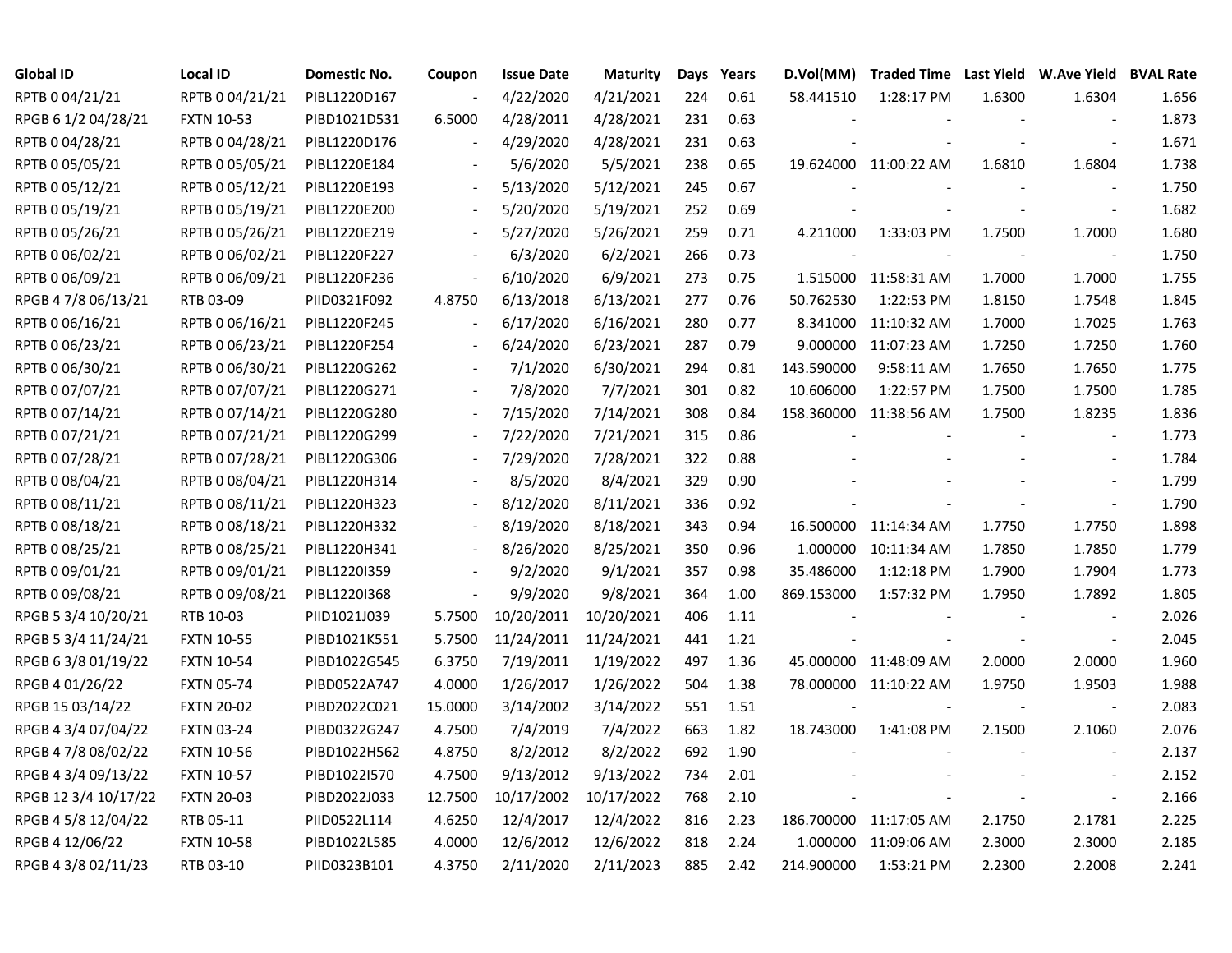| <b>Global ID</b>     | <b>Local ID</b>   | Domestic No. | Coupon  | <b>Issue Date</b> | <b>Maturity</b>       | Days | Years | D.Vol(MM)   |                       |                          | Traded Time Last Yield W.Ave Yield BVAL Rate |       |
|----------------------|-------------------|--------------|---------|-------------------|-----------------------|------|-------|-------------|-----------------------|--------------------------|----------------------------------------------|-------|
| RPGB 13 02/20/23     | <b>FXTN 20-04</b> | PIBD2023B048 | 13.0000 | 2/20/2003         | 2/20/2023             | 894  | 2.45  |             |                       |                          |                                              | 2.217 |
| RPGB 5 1/2 03/08/23  | <b>FXTN 05-75</b> | PIBD0523C752 | 5.5000  | 3/8/2018          | 3/8/2023              | 910  | 2.49  | 103.000000  | 1:41:22 PM            | 2.3500                   | 2.2529                                       | 2.294 |
| RPGB 3 1/2 04/21/23  | <b>FXTN 07-58</b> | PIBD0723D588 | 3.5000  | 4/21/2016         | 4/21/2023             | 954  | 2.61  | 1038.000000 | 1:08:03 PM            | 2.1750                   | 2.1027                                       | 2.145 |
| RPGB 11 7/8 05/29/23 | <b>FXTN 20-05</b> | PIBD2023E054 | 11.8750 | 5/29/2003         | 5/29/2023             | 992  | 2.72  |             |                       | $\overline{\phantom{a}}$ | $\overline{\phantom{a}}$                     | 2.257 |
| RPGB 3 1/4 08/15/23  | RTB 10-04         | PIID1023H046 | 3.2500  | 8/15/2013         | 8/15/2023 1,070       |      | 2.93  | 178.659000  | 1:47:57 PM            | 2.4750                   | 2.3588                                       | 2.429 |
| RPGB 2 3/8 09/10/23  | <b>FXTN 03-25</b> | PIBD0323I252 | 2.3750  | 9/10/2020         | 9/10/2023 1,096       |      | 3.00  | 3194.079110 | 1:58:30 PM            | 2.3500                   | 2.3594                                       | 2.370 |
| RPGB 11 3/8 10/23/23 | <b>FXTN 20-06</b> | PIBD2023J068 | 11.3750 | 10/23/2003        | 10/23/2023 1,139      |      | 3.12  |             |                       |                          | $\overline{\phantom{a}}$                     | 2.319 |
| RPGB 6 1/4 03/12/24  | RTB 05-12         | PIID0524C129 | 6.2500  | 3/12/2019         | 3/12/2024 1,280       |      | 3.50  | 115.000000  | 1:55:09 PM            | 2.2350                   | 2.2502                                       | 2.277 |
| RPGB 4 1/2 04/20/24  | <b>FXTN 07-59</b> | PIBD0724D595 | 4.5000  | 4/20/2017         | 4/20/2024 1,319       |      | 3.61  | 0.200000    | 10:30:49 AM           | 2.5000                   | 2.5000                                       | 2.537 |
| RPGB 12 3/8 06/03/24 | <b>FXTN 20-07</b> | PIBD2024F075 | 12.3750 | 6/3/2004          | 6/3/2024 1,363        |      | 3.73  |             |                       |                          | $\blacksquare$                               | 2.421 |
| RPGB 12 7/8 08/05/24 | <b>FXTN 20-08</b> | PIBD2024H086 | 12.8750 | 8/5/2004          | 8/5/2024 1,426        |      | 3.90  |             |                       |                          | $\overline{\phantom{a}}$                     | 2.450 |
| RPGB 4 1/8 08/20/24  | <b>FXTN 10-59</b> | PIBD1024H595 | 4.1250  | 8/20/2014         | 8/20/2024 1,441       |      | 3.95  | 0.635401    | 1:42:22 PM            | 2.7000                   | 2.7000                                       | 2.624 |
| RPGB 4 1/4 10/17/24  | <b>FXTN 05-76</b> | PIBD0524J762 | 4.2500  | 10/17/2019        | 10/17/2024 1,499      |      | 4.10  |             |                       |                          | $\blacksquare$                               | 2.396 |
| RPGB 13 3/4 11/11/24 | <b>FXTN 20-09</b> | PIBD2024K091 | 13.7500 | 11/11/2004        | 11/11/2024 1,524      |      | 4.17  |             |                       |                          | $\blacksquare$                               | 2.492 |
| RPGB 5 3/4 04/12/25  | <b>FXTN 07-61</b> | PIBD0725D618 | 5.7500  | 4/12/2018         | 4/12/2025 1,676       |      | 4.59  | 1.250000    | 1:54:54 PM            | 2.5250                   | 2.5550                                       | 2.526 |
| RPGB 12 1/8 04/14/25 | <b>FXTN 20-10</b> | PIBD2025D103 | 12.1250 | 4/14/2005         | 4/14/2025 1,678       |      | 4.59  |             |                       |                          | $\overline{\phantom{a}}$                     | 2.554 |
| RPGB 2 5/8 08/12/25  | RTB 05-13         | PIID0525H130 | 2.6250  | 8/12/2020         | 8/12/2025 1,798       |      | 4.92  | 3370.400000 | 1:58:30 PM            | 2.6550                   | 2.6511                                       | 2.672 |
| RPGB 3 5/8 09/09/25  | <b>FXTN 10-60</b> | PIBD1025I608 | 3.6250  | 9/9/2015          | 9/9/2025 1,826        |      | 5.00  |             |                       | $\overline{\phantom{a}}$ | $\sim$                                       | 2.630 |
| RPGB 12 1/8 10/20/25 | <b>FXTN 20-11</b> | PIBD2025J116 | 12.1250 | 10/20/2005        | 10/20/2025 1,867      |      | 5.11  |             |                       |                          | $\blacksquare$                               | 2.629 |
| RPGB 18 1/4 11/29/25 | <b>FXTN 25-01</b> | PIBD2525K015 | 18.2500 | 11/29/2000        | 11/29/2025 1,907      |      | 5.22  |             |                       |                          | $\blacksquare$                               | 2.643 |
| RPGB 10 1/4 01/19/26 | <b>FXTN 20-12</b> | PIBD2026A122 | 10.2500 | 1/19/2006         | 1/19/2026 1,958       |      | 5.36  |             |                       |                          | $\blacksquare$                               | 2.661 |
| RPGB 6 1/4 02/14/26  | <b>FXTN 07-62</b> | PIBD0726B627 | 6.2500  | 2/14/2019         | 2/14/2026 1,984       |      | 5.43  | 3.330000    | 1:43:07 PM            | 2.8000                   | 2.7459                                       | 2.764 |
| RPGB 3 1/2 09/20/26  | RTB 10-05         | PIID1026I057 | 3.5000  | 9/20/2016         | 9/20/2026 2,202       |      | 6.03  | 7.500000    | 11:07:59 AM           | 3.0000                   | 2.9267                                       | 2.897 |
| RPGB 6 1/4 10/20/26  | RTB 15-01         | PIID1526J019 | 6.2500  | 10/20/2011        | 10/20/2026 2,232      |      | 6.11  | 1.450000    | 10:54:08 AM           | 2.8500                   | 3.0748                                       | 2.756 |
| RPGB 8 12/07/26      | <b>FXTN 20-13</b> | PIBD2026L139 | 8.0000  | 12/7/2006         | 12/7/2026 2,280       |      | 6.24  |             |                       |                          | $\sim$                                       | 2.770 |
| RPGB 5 3/8 03/01/27  | RTB 15-02         | PIID1527C023 | 5.3750  | 3/1/2012          | 3/1/2027 2,364        |      | 6.47  |             |                       |                          | $\overline{\phantom{a}}$                     | 2.807 |
| RPGB 4 3/4 05/04/27  | <b>FXTN 10-61</b> | PIBD1027E617 | 4.7500  | 5/4/2017          | 5/4/2027 2,428        |      | 6.65  |             |                       |                          | $\blacksquare$                               | 2.825 |
| RPGB 8 5/8 09/06/27  | <b>FXTN 20-14</b> | PIBD2027I140 | 8.6250  | 9/6/2007          | 9/6/2027 2,553        |      | 6.99  |             |                       |                          | $\blacksquare$                               | 2.843 |
| RPGB 6 1/4 03/22/28  | <b>FXTN 10-63</b> | PIBD1028C635 | 6.2500  | 3/22/2018         | 3/22/2028 2,751       |      | 7.53  |             | 21.620000 11:30:44 AM | 2.7500                   | 2.7500                                       | 2.816 |
| RPGB 9 1/2 12/04/28  | <b>FXTN 20-15</b> | PIBD2028L151 | 9.5000  | 12/4/2008         | 12/4/2028 3,008       |      | 8.24  |             |                       |                          | $\overline{\phantom{a}}$                     | 2.897 |
| RPGB 6 7/8 01/10/29  | <b>FXTN 10-64</b> | PIBD1029A644 | 6.8750  | 1/10/2019         | 1/10/2029 3,045       |      | 8.34  |             | 6.000000 11:29:30 AM  | 2.8750                   | 2.8563                                       | 2.884 |
| RPGB 8 3/4 05/27/30  | <b>FXTN 20-16</b> | PIBD2030E166 | 8.7500  | 5/27/2010         | 5/27/2030 3,547       |      | 9.71  | 0.100000    | 9:58:04 AM            | 3.0250                   | 3.0250                                       | 2.998 |
| RPGB 2 7/8 07/09/30  | <b>FXTN 10-65</b> | PIBD1030G655 | 2.8750  | 7/9/2020          | 7/9/2030 3,590        |      | 9.83  |             |                       |                          | $\blacksquare$                               | 2.795 |
| RPGB 12 1/2 07/28/30 | <b>FXTN 25-02</b> | PIBD2530G029 | 12.5000 | 7/28/2005         | 7/28/2030 3,609       |      | 9.88  |             |                       |                          |                                              | 2.994 |
| RPGB 11 1/4 01/26/31 | <b>FXTN 25-03</b> | PIBD2531A032 | 11.2500 | 1/26/2006         | 1/26/2031 3,791 10.38 |      |       |             |                       |                          | $\overline{\phantom{a}}$                     | 3.042 |